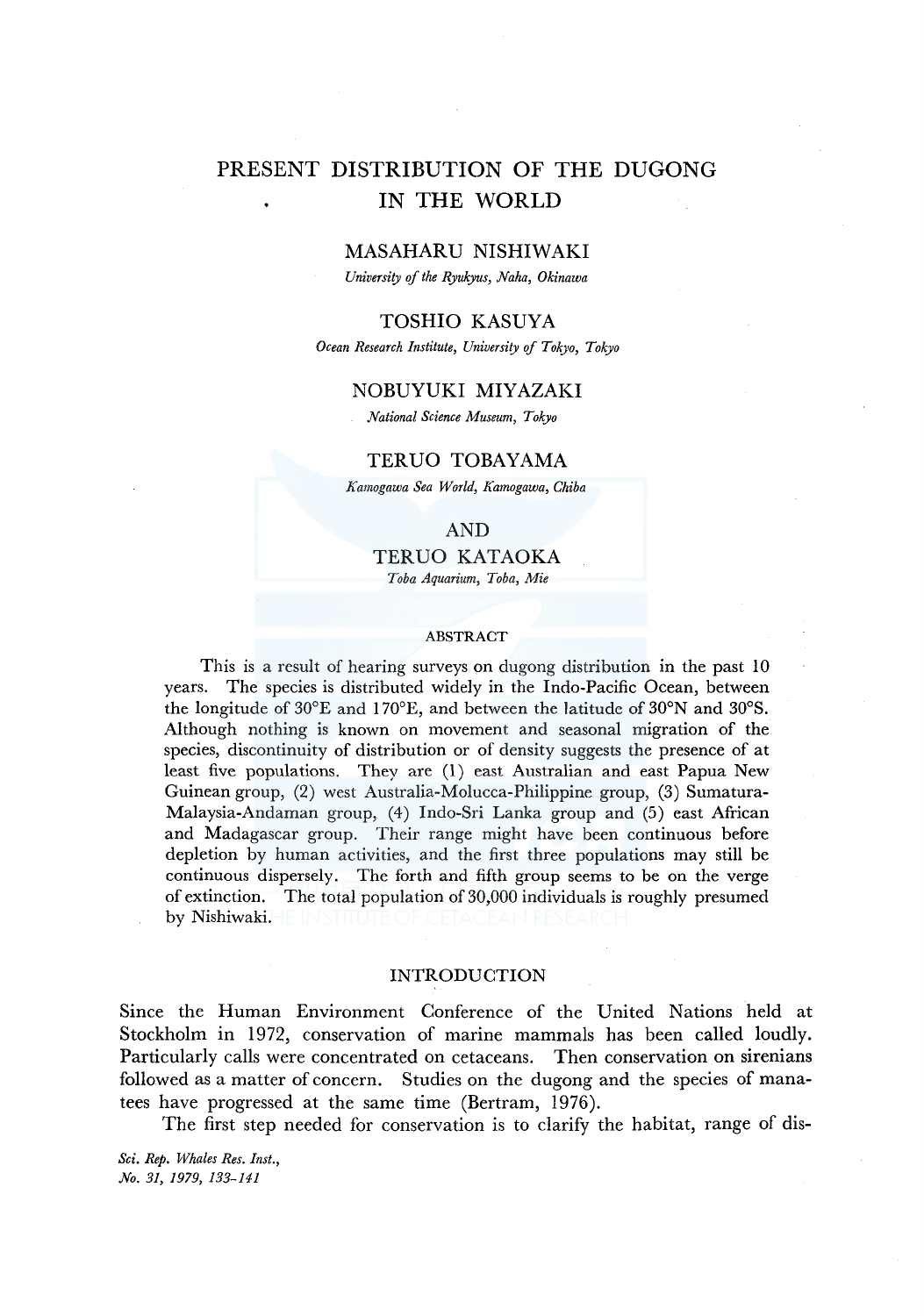#### 134 NISHIWAKI *ET AL.*

tribution, and abundance. The present study will throw a light on the actual status of the distribution of *Dugong dugon* (Muller 1776) in the world.

## HEARING SURVEY OVER THE INDO-PACIFIC REGION

## *Method and area covered*

The data are collected from the information through the two expeditions to the Indo-Pacific region in 1977 and 1978, and of that collected by some of the authors individually in recent 10 years.

In 1977, Nishiwaki and Tobayama travelled to Indonesia, Sri Lanka, south India, Kenya, Tanzania, and Madagascar including the Comoro Islands. And in 1978, Nishiwaki, Kasuya, Miyazaki, and Kataoka surveyed Micronesia, Melanesia, Fiji, Indonesia, and Australia. The latter put stress on to know the eastern limit of distribution. Information was collected from local scientists, fishermen and other people who were expected to know the species. Our inquiry consisted of three questions by showing three photographs of dugong. They were, 1: "Have you ever seen or heard of the animals in this area?", if answer was "Yes", 2: " Where and when did you do it", and " How many? ", and 3: " Do you think dugongs are still there? ". If possible, our effort was made to confirm the fragments of skeleton, record in market, or hunting instruments. Palau Islands was not surveyed in the trip, because existence of dugong on the islands was known since long time before (Asano, 1935; Hirasaka, 1933; R. L. Brownell Jr, pers. comm.) and Nishiwaki investigated the islands in 1973 and 1974. In all through the surveys, our best effort was made to eliminate the confusion of other marine animals with dugong.

# *Result of hearing survey*

The information of the dugong distribution obtained in the present study is as follows.

- (I) Absence of dugong was concluded on: Johnston I., Saipan, Caroline Islands (Truk Is., Ponape I., Ulithi Atoll, Ngulu Atoll, Nama I., Lukunor Atoll, Satawan Atoll), Marshall Islands (Majuro Atoll, Kusaie I.), Gilbert Islands, Nauru Island, Ellice Islands, Fiji, Surabaja (Java), Borneo (northern and eastern coast), Chon Buri (Bangkok Bay), Chittagong, Dacca, Khulna, Calcutta, Madras, Karachi, Bahrain, Seychelles.
- (2) Constant distribution was proven on: Palau Islands, Solomon Islands, New Hebrides, New Caledonia, Papua New Guinea (Lae, Port Moresby), Townsville, Thursday Island, Friday Island, Mulgrave Island, Philippines (Manila, Palawan, Iloilo, Cebu, Tacloban, Polillo Is., Zamboanga), Borneo (west coast), Sulawesi, Bali, Java (Denpasar, Banjuwangi, Serang), Bangka Island, east coast of Malay Peninsula (Songkhla, Surat Thani), west coast of Malay Peninsula (Pinang, Phuket), Rangoon, Ramree Island, Sri Lanka (Colombo, Jaffna), Adams Bridge, Trivandrum, Calicut, Bombay, Madagascar (Tananarive, Nossi-Be I., Majunga), Comoro Islands, Dar-es-Salaam,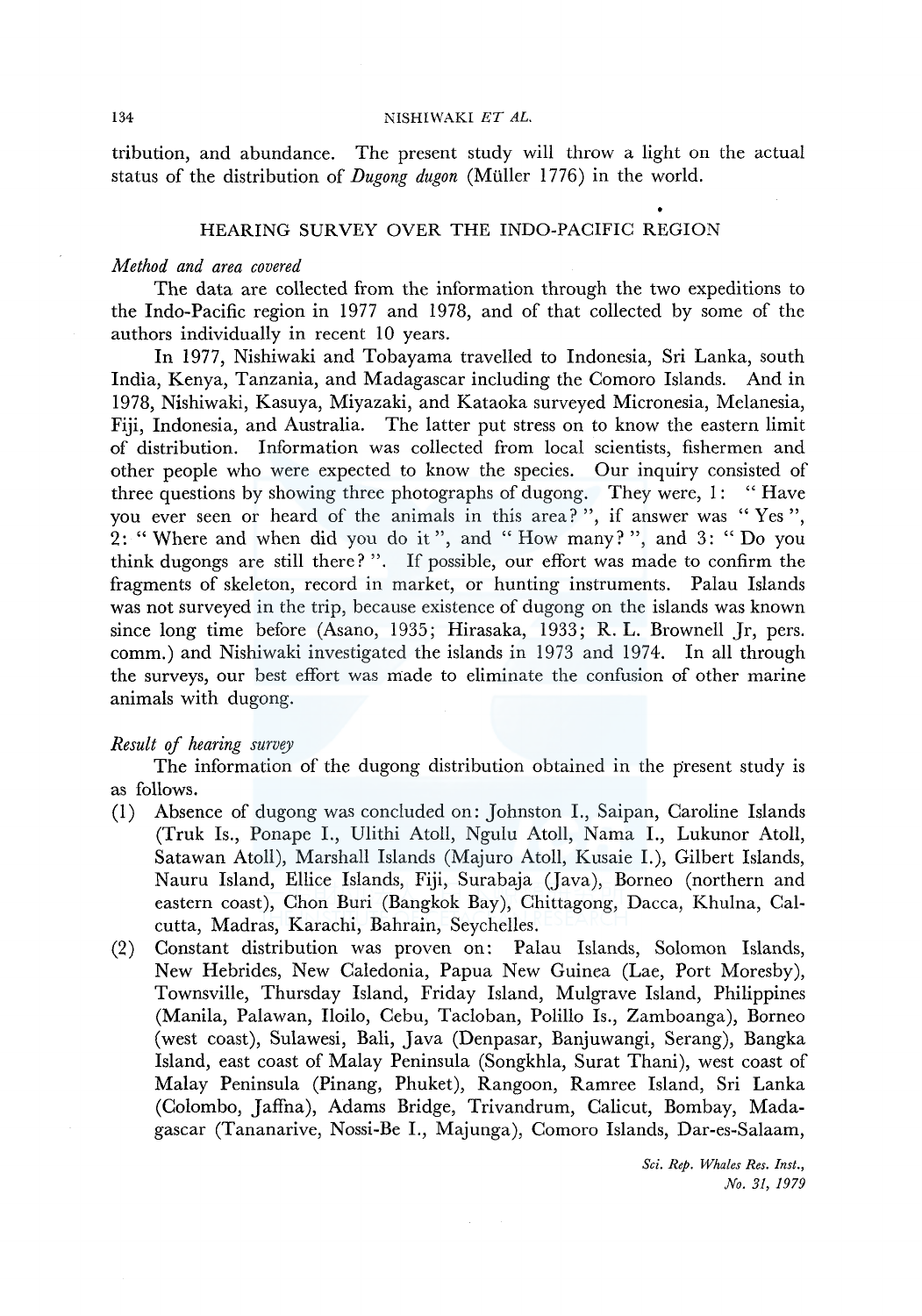Mombassa, Zanzibar, Juddah

- (3) Places of rare occurences or of doubtful information taken:
	- (a) On Guam Island, we met five fishermen or sport divers. A friend of one of the divers, who was also a sport diver, told his encounter under water an animal looks like a sea lion. The sea lion is not distributed in the island. Another information was obtained from a fisherman. He told that he had observed, from a boat, a large animal submerged under water near the southern tip of Guam Island. In the next day he found a long grazing traces in the sea grass at that position. Though the two information may possiblly be a dugong, we consider that further confirmation is necessary before its conclusion.

(b) Among 20 people we met at Yap Island in 1978, only 9 persons knew the dugong. One dugong was captured by a turtle hunter about 15 years ago, and the animal was sold at the market. This information was confirmed individually by eight persons including the hunter and a manager of the market. Another invididual was sighted in 1977 while staying at the bottom by the turtle hunter who witnessed the previous catch at the market. The information suggests that the species occurs in Yap coast very seldom.

The above information are summerized in Fig. 1, together with various past records of the species. Among the descriptions on dugong distribution ever published, that of Husar  $(1975)$  is closest to the present result. The important differences are as follows.

In her map, this species occurs in Marshall Is., Gilbert Is., and Ellice Is. Only one doubtfully supported it was a steward of a hotel at Majuro Island. He told us that he had seen an animal looked like dugong in Maloelap Island. However no other information in this region agreed the presence of the species, and we concluded that the species does not inhabit the islands. This conclusion fit to the opinion of Mr B. Puleloa, a District Fisheries Officer of Marshall Islands. The distribution of the species in Micronesia seems to be limited geographically. All information obtained by us certainly deny the distribution of the species in Micronesia except Palau, Yap and Guam Is., and constant inhabitation was only in the Palau Islands.

Dugong does not seem to be distributed in the Laccadive and Maldive Islands (S. Jones, pers. comm.). Though our survey denyed the presence of the dugong at Bahrain, it was recently documented by Gallagher (1976).

Although there has been no study on the diving depth of dugongs, they do not seem to dive so deep as cetaceans do. It may be safe to say that dugongs inhabit the waters not far from shore, namely limited usually within the depth of about 20 meters, however, they will be able to stray or to migrate across the open sea. Distribution of the dugong is parallel to that of the sea grasses, genera  $\zeta$ ostera, Cymodocea, Thalassia, or *Thlassodendron* (Heinsohn et al., 1977), though these grasses do not always invite dugongs. At Ponape and Truk Islands in Micronesia, there are abundant sea grasses but people said without exception that they had never seen dugong there. Another example is in the southern districts of Japan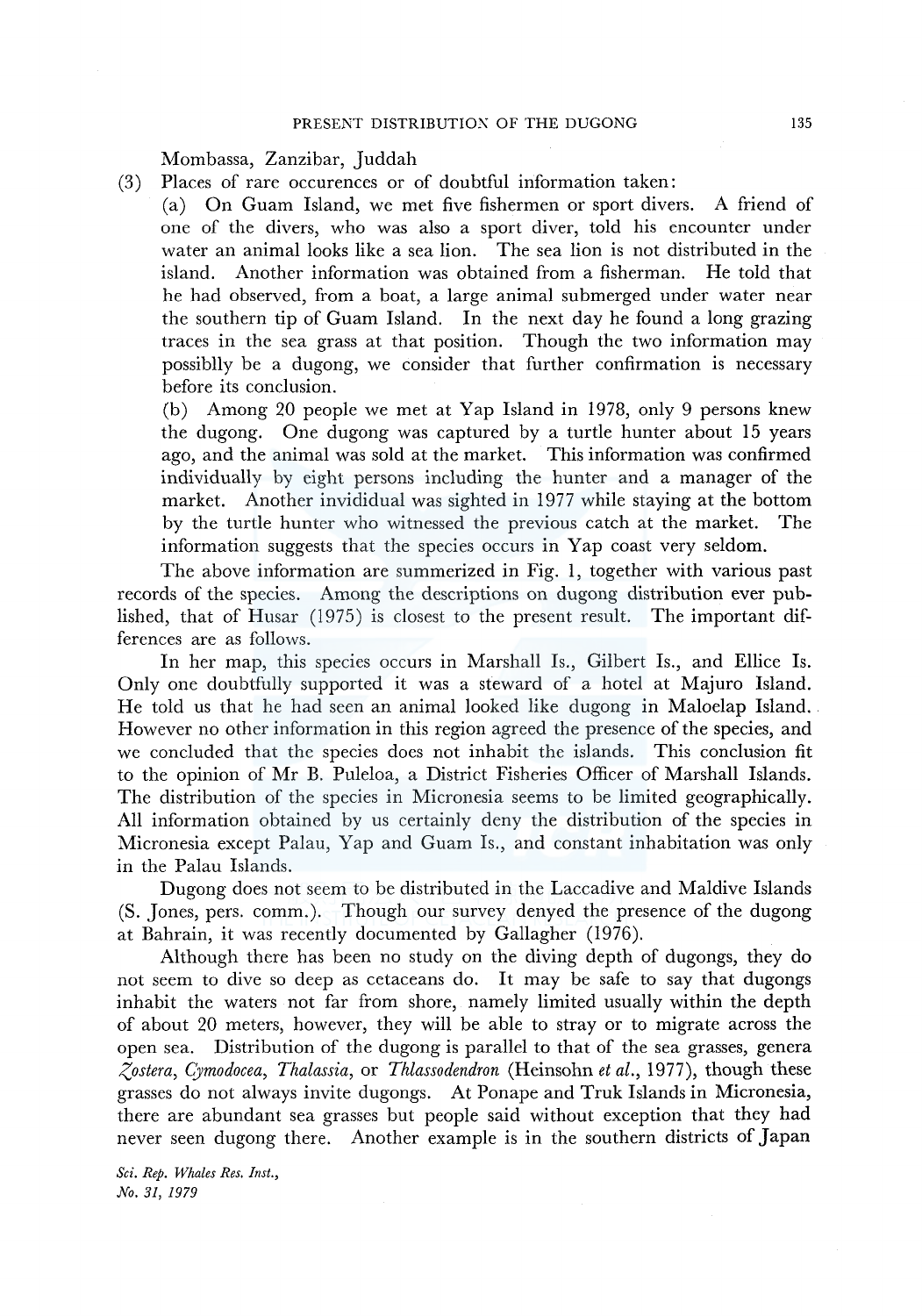

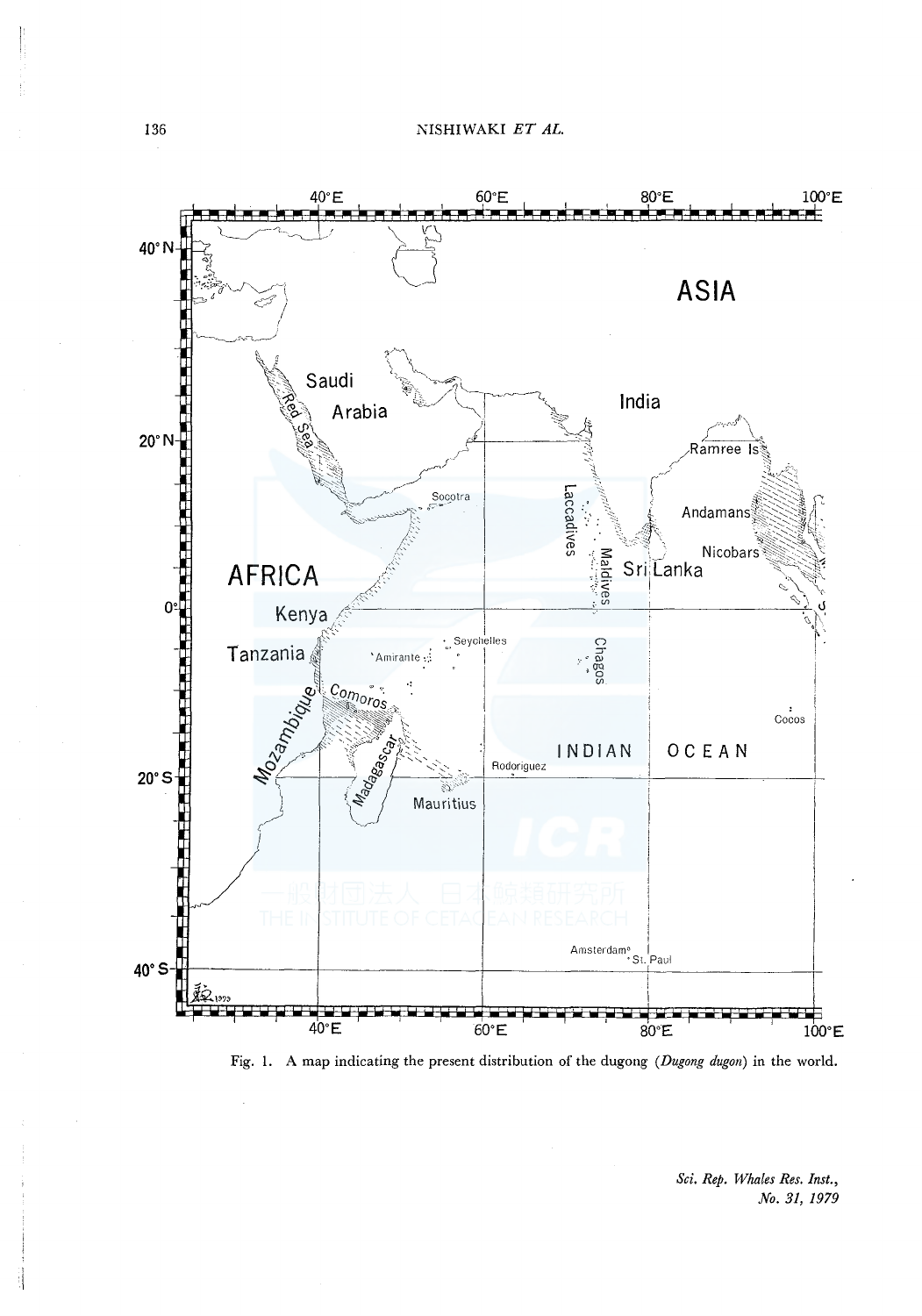

abundant, SSS scarce, SSSS rare or connecting route only.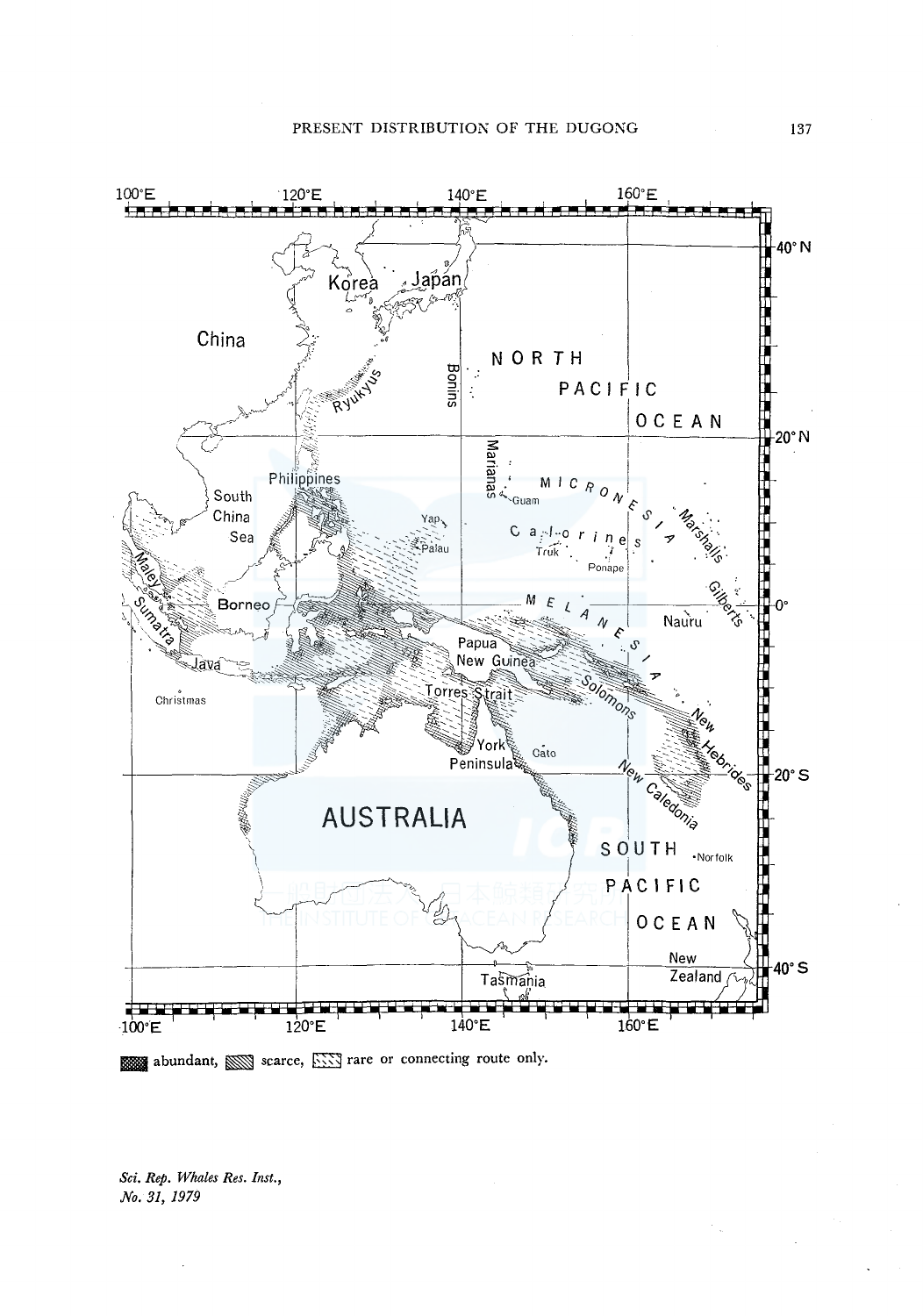#### 138 NISHIWAKI *ET AL.*

proper. There are abundant *Zostera* spp. to form a good shelter for various fishes, but no dugong has ever been found in the waters north of 30°N.

Another factor influences the dugong distribution may be the water temperature. The northern limit of the species is at Amami Oshima Islands in the southern Japan or at the latitude of about 29°N. These range nearly coincides with the mean surface water temperature of 23°C. The dugong seems to be sedentary and may not make long seasonal migration affected by the seasonal change of the water temperature. Accordingly, if there is any record of the occurrence of the dugong in the waters below the above mentioned temperature, we shall investigate most carefully whether or not the animal belongs to species of cetacean genera *Orcaella* or *Neophocaena.* In March 1979, an animal belonging to the latter genus was misidentified by local people in western Kyushu as a dead dugong.

The third factor influences dugong distribution may be the ocean current. In the wide area of Micronesia, the Palau Islands situated at the western part, is the only place of constant dugong inhabitation. Though, as mentioned above, Ponape and Truk Islands can be a good habitat of the dugong, there is no evidence of dugong distribution. The North Equatorial Current may be a reason of this distribution pattern. If there found some strayed individuals migrating from Melanesia to Micronesia in the north, they were drifted to the west by the current and eventually, unable to reach to central or eastern Micronesia, but arrived at Palau or other nearby islands. This hypothesis suggests that the dugong population in Palau Islands recruited from the population of Melanesia and Papua New Guinea.

## *Discreteness* ef *the populations*

Little have been known about the discreteness of the dugong population. Following is a tentative separation of populations based on geographical differences in density or hiatus of distribution. It is reasonable to consider that there are smaller local breeding units in each population as it is already indicated in the presence of geographical differences in growth rate observed between the populations on the eastern and northern coasts of Australia (Marsh, in press).

Population 1 seems to be distributed widely and densely along the east coast of Australia from about 30°S to Papua New Guinea. It ranges from west of l 70°E, and includes the islands of Melanesia, Solomon Is., New Hebrides and New Caledonia. The southern limit of distribution is at Moreton Bay on the east coast of Australia, or at about 30°S. The western boundary of this population, may presumably be at around 140°E.

Population 2 is considered to range from northwest coast of Australia to Amami Oshima at 29°N which is the northern limit in the Pacific, through west coast of Papua New Guinea and the Philippines. The boundary between the populations 1 and 2, especially on the northern coast of Australia, is not distinct. They are possibly of one continued population.

Population 3 is distributed from the west coast of Borneo and west Java to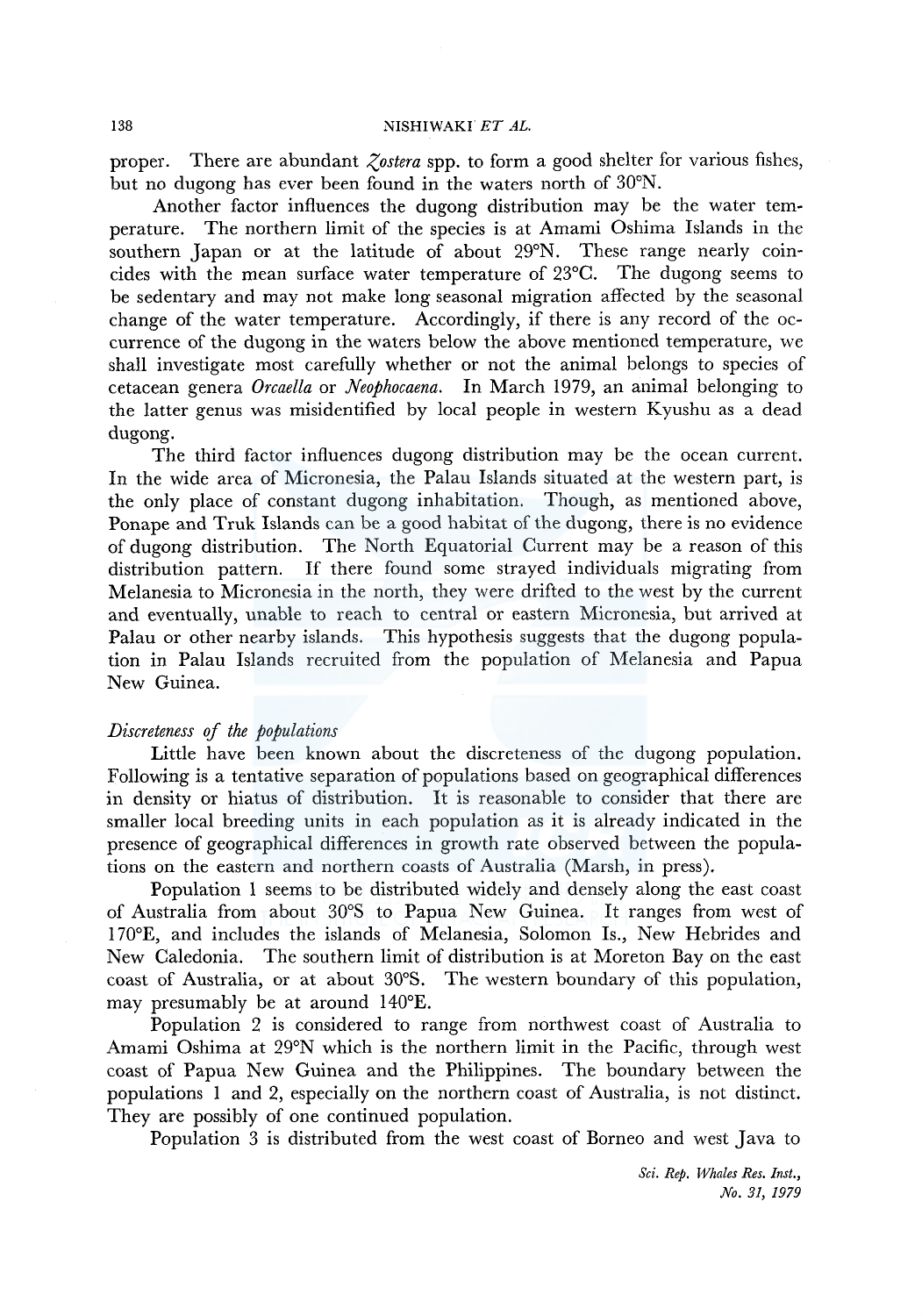the both coasts of Malay Peninsula, and from the northern coast of Sumatra Island to the Nicobar and the Andaman Islands, and as north as to Ramree Island. There is no distribution of the species in the Bangkok Bay, which may possibly be related to the muddy bottom and poor sea grass. However the occasional catch along the coast of the Gulf of Thailand was reported by Thiemmedh (1961 ). Although the distribution along the coast of Cambodia and Viet Nam is unknown, we have heard that some marine mammals were in the lagoon of Cotin China (Viet Name and Cambodia). Presumably they were *Neophocaena* or *Orcaella.*  Further investigation in the area is desirable. This population is separated from population 2 by a dispersed distribution area near Borneo and Java or along the longitude of 110°E (Nishiwaki, 1977).

Population 4 ranges from Sri Lanka to the northwest coast of India. The boundary between populations 3 and 4 may be along the longitude of 90°E. This population seems to have had wider distribution in the past, but is apparently decreasing (Bertram and Bertram, 1970; Jones, 1976).

Population 5 ranges from the Red Sea (Gohar, 1957), through east coast of Africa, and Madagascar, to Mauritius. Though dugongs were abundant in former days in the area, they have decreased drastically through the long history of hunting (Gallagher, 1976; Bertram pers. comm., 1979). It was heard that there had been few recent sightings along the coasts of Kenya, Tanzania and the northwest Madagascar (Ligon, 1976), and hunting seems to be still continued. At the Seychelles Islands, a scientist said that there had been some dugongs at the Praslin Islands group in the past but there is no sighting now. At Mauritius, they told us that they seldom saw dugongs. It was told that the species was most abundant, among the east African and Madagascar region, at the Comoro Islands. In the Museum of Tananarive, there was a series of whole skeletons of the dugong collected at the northwest coast of Madagascar. The western limit of the distribution is at the northern part of Red Sea and the northern limit is in the Indian Ocean region is also there.

#### *A presumption on abundance*

Following comment on the population abundance was made by M. Nishiwaki. For conservation of marine mammals, it is necessary to study status of population as well as distribution of them. Because it is nearly impossible to count precise number of marine mammals in the water, estimation of number of animals has to be done based on biological knowledge and statistical records of animal catch. Nishiwaki heard that about 500 animals are killed annually in Torres Strait and York Peninsula area, but there is no statistical record, only scarce data have been collected from the remains of dugong carcasses. In many places protection laws on paper spread, but local people continue to catch dugongs secretly. Secret catch can do nothing for collection of data.

Heinsohn *et al.* (1976), Heinsohn (1978), and Ligon (1976) reported about their aerial countings but they have not published on the population number yet. Some of the present authors were able to join in aerial survey by the thoughtful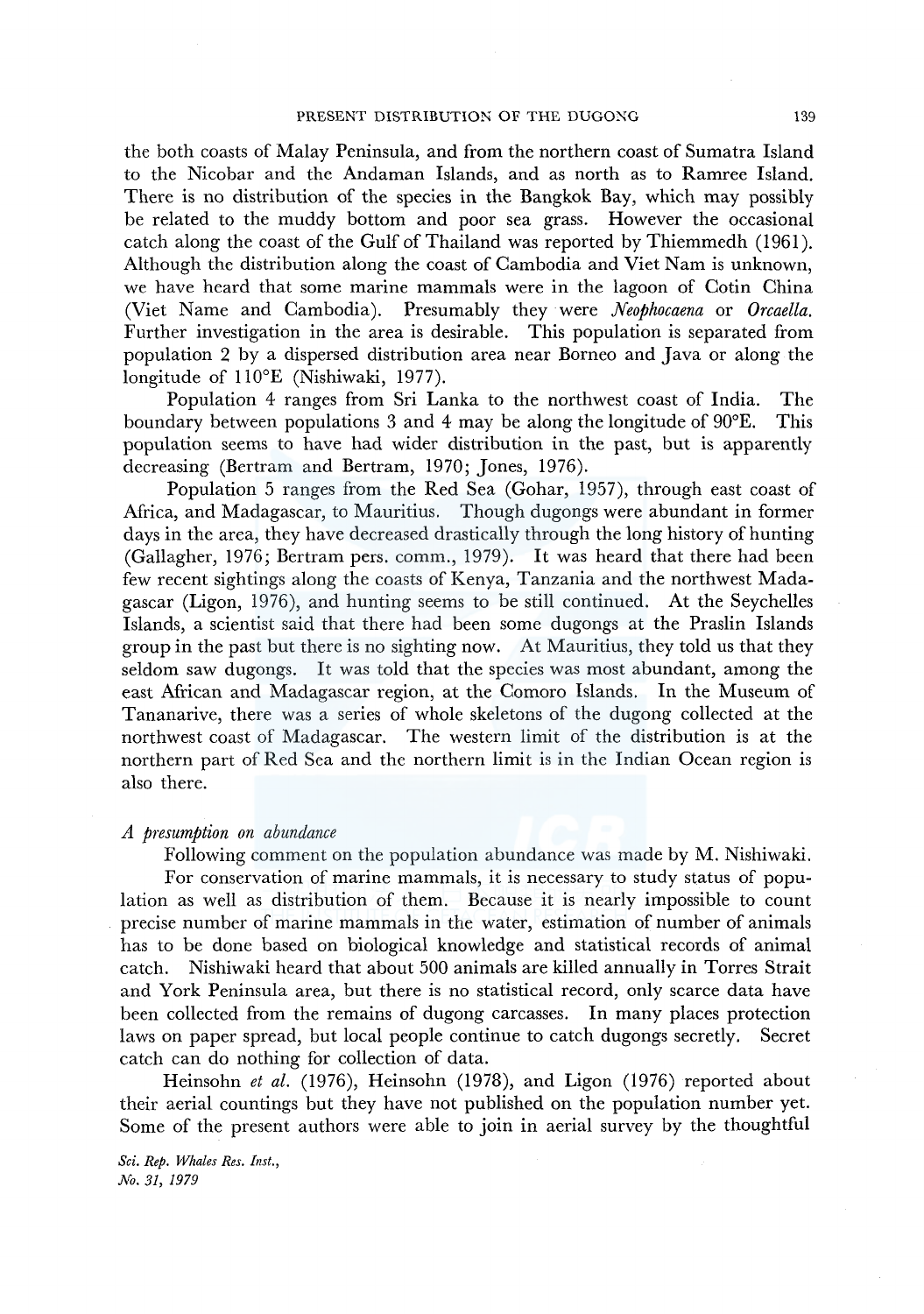## 140 NISHIWAKI ET AL.

cooperation of Dr Heinsohn. We counted dugongs as ten individuals per hour from 900 feet altitude and speed of 100 miles per hour at Halifax Bay area. Though data was scarce and accumulation of experiences were little, Nishiwaki dared to make rough presumption over the five populations. His presumption is merely a milestone to future estimations, but he would like to invite opinions and corrections on this presumtion. He estimates the number of dugongs as 5,000 in the east coast of Australia, 6,000 for the Torres Strait and York Peninsula area, and 7,000 in Melanesia. This lead to the total of 18,000 in population 1. Number of dogongs in population 2 is 4,000 in the southern latitude area and 3,000 in the northern latitude area. The population size will be about 2,500 in population 3, 1,000 in population 4, 1,000 in population 5 north of equator, and 500 in the same population south of equator. The number of dugongs all over the lndo-Pacific region may be roughly 30,000 animals. populations 4 and 5 seem to be near to desperation.

It should be emphasized that the accumulation of statistical records of dugong catch and biological knowledge on the species are fundamental matter for conservation of the dugong population.

## ACKNOWLEDGMENT

Countless number of scientists, fishermen and laymen helped us and offered the information to us during our travel around the coasts and islands of lndo-Pacific region for hearing survey. We would like to mention some unforgettable names; these people are Mr C. Raticliffe of Seychelles, Mr John Handley of Fiji, Mr Martin Cristian of Ponape, Mr T. Johes of Honiala, Mrs Lymde Tranter of Tarawa, Mr S. Mori of Dar-es-Salaan, Tanzania, and Mr Kazuo Uemura of Toshoku Ltd., Tananarive, Malagasy Republic.

Scientists with whom we met during our survey and exchanged opinions, or those who helped us in collecting data were Mr Skiman Hendrokusumo and Mr Tas' An of Jaya Ancol Oceanarium, Indonesia, Mr Chandima de Alwis of the National Zoological Garden, Sri Lanka, Dr R. L. Brownell Jr of Smithsonian Institution.

While Seminar Workshop on Dugong was held at James Cook University, Townsville, Australia, we were able to meet many distinguished specialists on the dugong and learned latest and reliable knowledge. Especially, our gratitudes are to Drs G. E. Heinsohn, Helen Marsh and David Blair of James Cook University, Dr P. K. Anderson of University of Calgary, Canada, Mr Ephraim Bani of University of Queensland, Dr G.C.L. Bertram of St.John's College, U. K., Mr Murray Elliott of Territory Parks and Wildlife Commission N. T., Mrs Bryget Hudson of Wildlife Division, P.N.G., Drs S. Jones and E. G. Silas of the Central Marine Fisheries Research Institute, India.

Our study was financially supported by the Grant of Overseas Scientific Survey offered by the Ministry of Education.